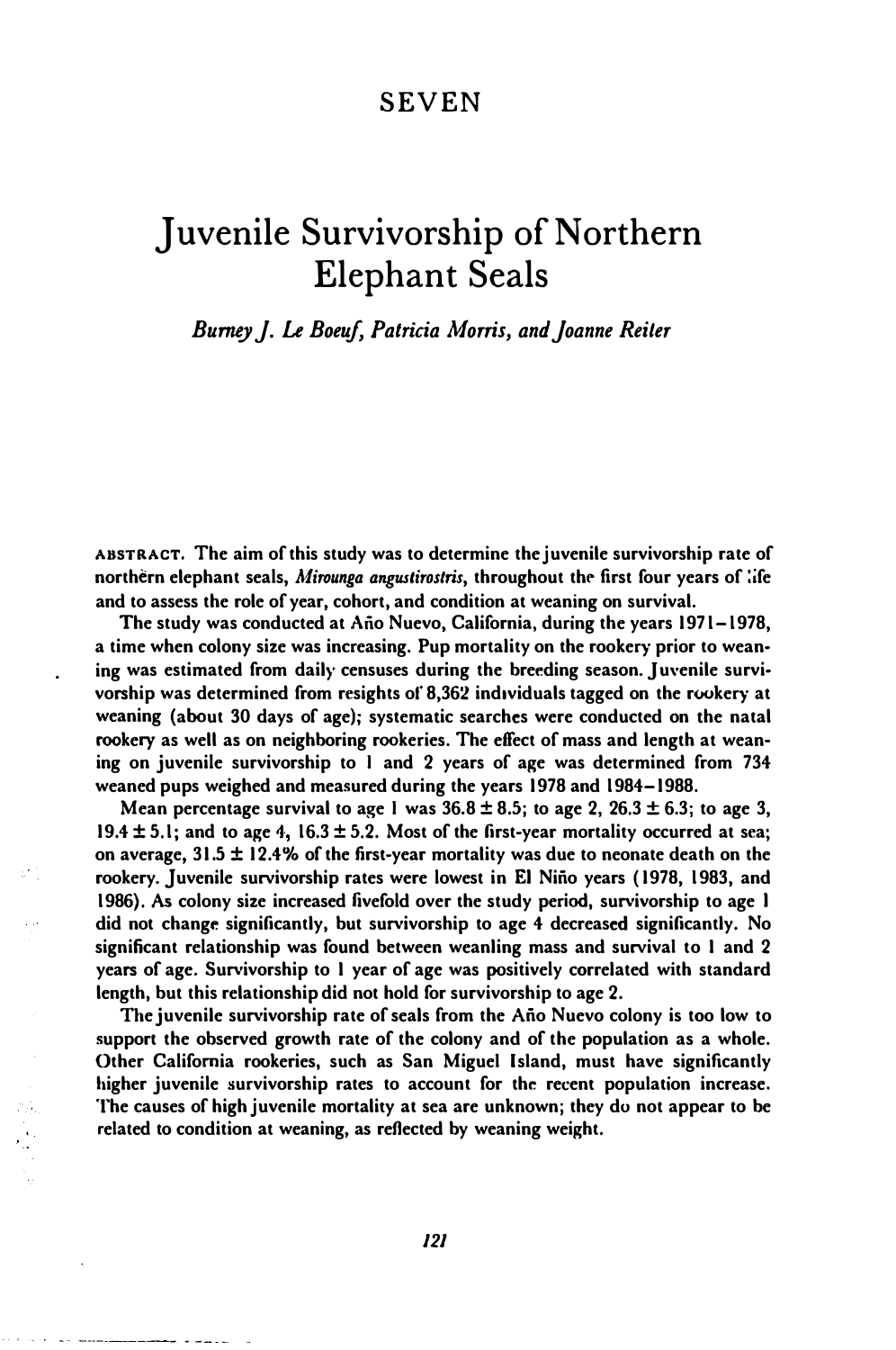Survivorship and fertility schedules shape lile history tactics (Stearns 1976, 1980) and provide vital demographic data lor estimating population growth (Wilson and Bossert 1971). This chapter addresses juvenile survivorship in northern elephant seals, the percentage of individuals born that survive to each of the first four years of life. Our aim is to describe age-specific survival rates and age-specific mortality rates of seals born at Año Nuevo. California, over the last two decades when colony size was increasing and to examine the role of year, cohort, and condition at weaning-as reflected by weight, length, or an index of the two measures-on survival. Because juvenile survivorship is an important determinant of the growth or decline of a population, data presented here may elucidate the rapid growth of the ...<br>northern elephant seal population over the last few decades as well as provide an instructive comparison with southern elephant seals, whose numbers are declining at several rookeries (Hindell, Slip, and Burton, this volume).

This chapter summarizes and augments data on juvenile survivorship of Año Nuevo-born seals presented in J. Reiter, N. L. Stinson, and B. J. Le Boeuf (1978), J. Reiter (1984), B. J. Lc Boeuf and J. Reiter (1988), and B. J. Le Boeuf and J. Reiter (1991).

# **BACKGROUND**

Ano Nuevo is a peripheral colony in the northern elephant seal range. Since breeding began here in 1961 (Radford, Orr, and Hubbs 1965), it has received immigrants from larger southern rookeries in southern California, San Miguel and San Nicolas islands. Throughout this period, the entire population has grown steadily (Stewart et al., this volume). Births at the Ano Nuevo colony have increased at the rate of 14% per year, and annual pup production is now on the order of 2,000 pups. The growth, however, is due mainly to immigration from southern rookeries, for internal recruitment is too low for the colony to sustain itself (Le Boeuf and Reiter 1988).

Most females give birth for the first time at age 4 (range 3-6 years of age) and then give birth annually until death. Single pups are produced, nursed 25 to 28 days, and weaned abruptly when the mother returns to sea. The weaned pup fasts for  $2\frac{1}{2}$  months on the rookery while learning to swim and dive belorc going off on its first foraging trip (Reiter, Stinson, and Le Boeuf I 97R).

Juveniles make two foraging trips per year, each lasting about five months (see fig. 13.1 in chap. 13). As a result, they appear on the rookery twice a year, in the spring and in the fall, each haul-out lasting about one month. At this time, they are identified and survival is estimated. The pattern changes when females begin giving birth. Consequently, sex differences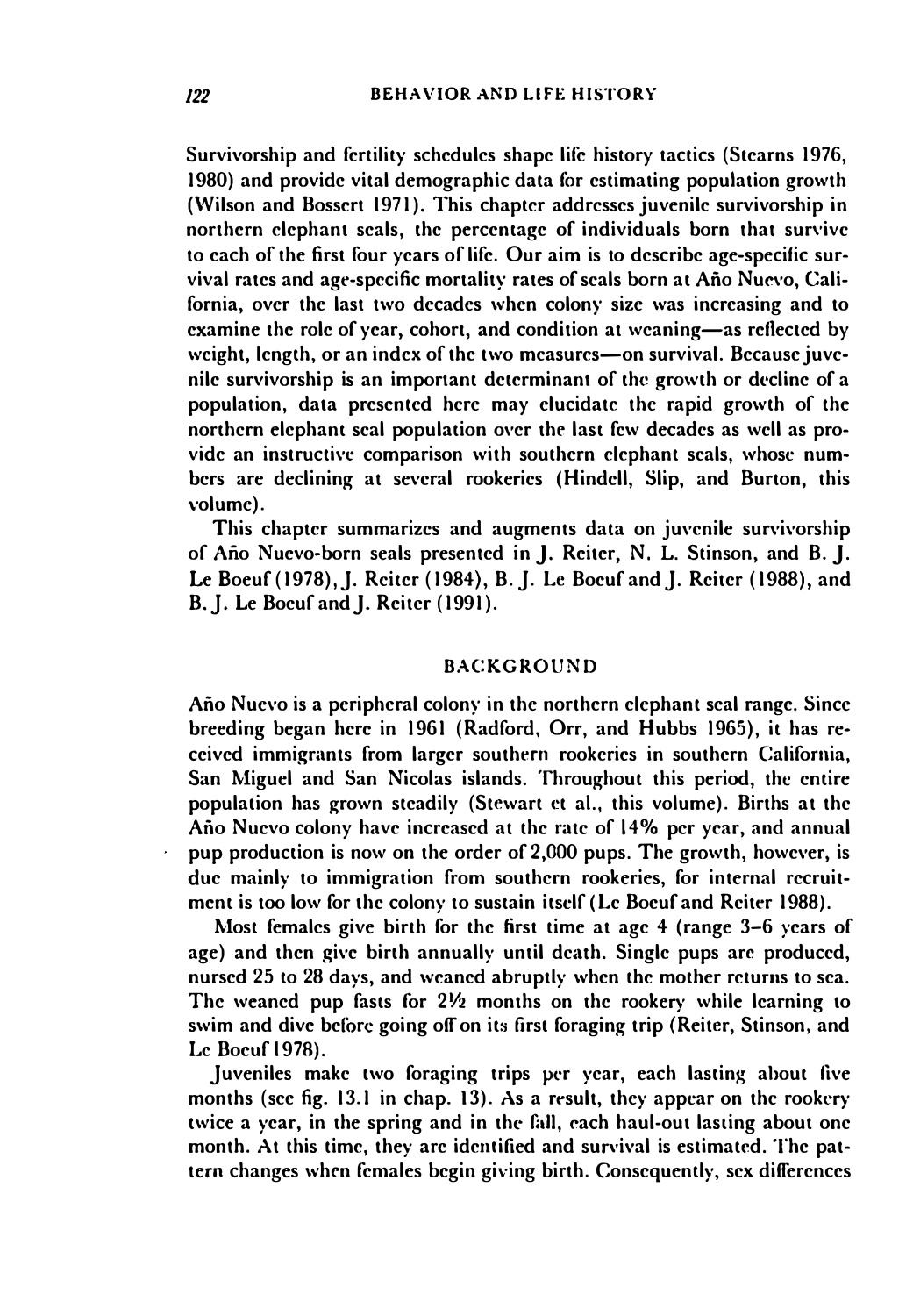in survival begin to appear in year 3, partially a result of a sex difference in time spent at sea.

#### METHODS

Pups born in the ycars 1971 to 1988 at Ano Nuevo, California, were tagged shortly after weaning with one or two cattle ear tags in the interdigital webbing of the hind flippers (Le Boeuf and Peterson 1969). The number of seals tagged per year varied from 100 to 900. Survivors were identified when their tags were read at approximately weekly intervals on the island and the mainland resting and molting sites at Ano Nuevo. Seals dispersing to other rookeries were identified and reported to us by H. Huber and W. Sydeman for Southeast Farallon Island, S. Allen for Point Reyes Headlands, and B. Stewart and R. DeLong for San Miguel and San Nicolas islands. Seals that stranded along the central California coast were reported to us by researchers at the California Marine Mammal Center.

From resights of tagged seals, we calculated life tables to age 4. The criterion for survival to age I was resighting the seal after the first trip to sea, when it was 9 to 10 months old in the fall or 15 to 17 months old in the spring. Survival to age 2, 3, and 4 was recorded similarly. In our experience, only slightly more juveniles are observed in the spring than in the preceding fall haul-out.

The survivorship data for each cohort and age class were adjusted to account for unrecognizable survivors that lost their tag identification. The proportion of animals that lost their tags varied from year to year because cohorts varied with respect to the proportion of single- and double-tagged individuals. Nearly all seals in the cohorts during the interval 1985-1988 were double tagged. For single-tagged seals, we assumed a tag loss rate of II % per annum for the first two years of life and 6% per annum thereafter. The tag loss rate of double-tagged seals was assumed to be the rate of single tag loss squared, or 1.21 % per annum for the first two years and 0.36% per annum thereafter. Tag loss estimates were based on the loss rate of single tags determined from double-tagged individuals (Reiter 1984)

The influence of weight, length, and a condition index on the probability of first-year survival was investigated. During 1978 and the years 1984-1988, 734 weaned pups were weighed and measured within a month of weaning. Weaning mass was estimated by back calculation based on known rates of mass lost per day (see equation in Appendix 10.1 of Deutsch ct aI., this volume). All pups that weighed less than 50 kg were excluded from the analysis. These were orphaned pups that did not suckle normally; most of them died on the rookery or stranded nearby shortly after going to sea. Standard length was measured in a straight line from tip of nose to tip of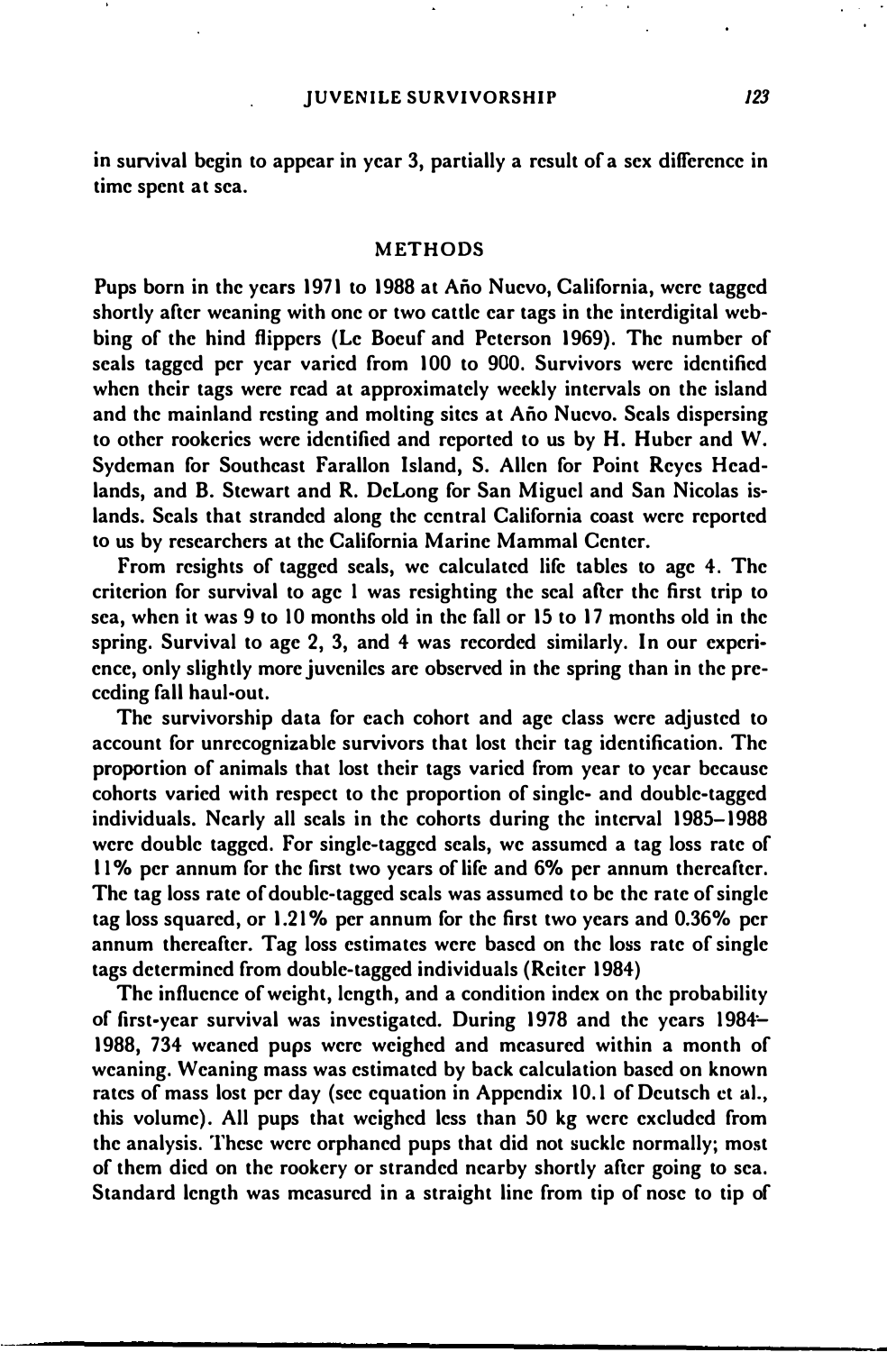| Age<br>interval | Number dying<br>during age<br>interval | Number sur-<br>viving at<br>beginning of<br>age interval | Number sur-<br>viving as a<br>fraction of<br>newborn $(l, )$ | Mortality rate as<br>fraction of num-<br>ber surviving at<br>beginning of<br>age interval $(m_x)$ |
|-----------------|----------------------------------------|----------------------------------------------------------|--------------------------------------------------------------|---------------------------------------------------------------------------------------------------|
| $0 - 1$         | 5,281                                  | 8,362                                                    | 1.000                                                        | 0.632                                                                                             |
| $1-2$           | 907                                    | 3,081                                                    | 0.368                                                        | 0.294                                                                                             |
| $2 - 3$         | 551                                    | 2.174                                                    | 0.263                                                        | 0.253                                                                                             |
| $3 - 4$         | 260                                    | 1,623                                                    | 0.194                                                        | 0.160                                                                                             |
| $4 - 5$         |                                        | 1,363                                                    | 0.163                                                        |                                                                                                   |

TABLE 7.1 Partial life table for the northern elephant seal,  $M$ . angustirostris, constructed from resightings of 8,362 individuals tagged at weaning at Ano Nuevo, California, during the years 1971-1988. This table includes a correction for tag loss (see text).

tail above the dorsal surface. A condition index, ostensibly reflecting a pup's stored energy reserves, was calculated as mass divided by Icngth.

#### RESULTS

# Age-specific Survival

Of the pups born during the years 1971-1988, the mean percentage that survived to age 1 was  $36.8 \pm 8.5$ ; to age 2,  $26.3 \pm 6.3$ ; to age 3,  $19.4 \pm 5.1$ ; and to age 4,  $16.3 \pm 5.2$ . These data are presented as partial life tables in table 7.1 and figure 7.1. Age-specific survival varied widely over the years, with the following range of values being observed: 19.9-48.7% to age I; 11.1-37.4% to age 2; 7.1-28.9% to age 3; and 5.0-26.5% to age 4. Survival rates were highest for the year 1971 and lowest for the year 1983 (fig. 7.2).

# Age-specific Mortality

Age-specific mortality for the entirc sample was highest during the first year of life, 63.2%, and then dropped steadily until reaching a low of 16% between 3 and 4 years of age (table 7.1, fig. 7.1).

### Mortality on the Rookery and at Sea during the First Year

Over the study period, a mean of  $31.5 \pm 12.4\%$  of the first-year mortality was due to neonate death on the rookery; the majority of the first-year mortality occurred at sea. The proportion of first-year mortality occurring on the rookery reached a high of 61 % of pups born in 1983 due to the rookery being inundated by storm-whipped high surf at high tide during the peak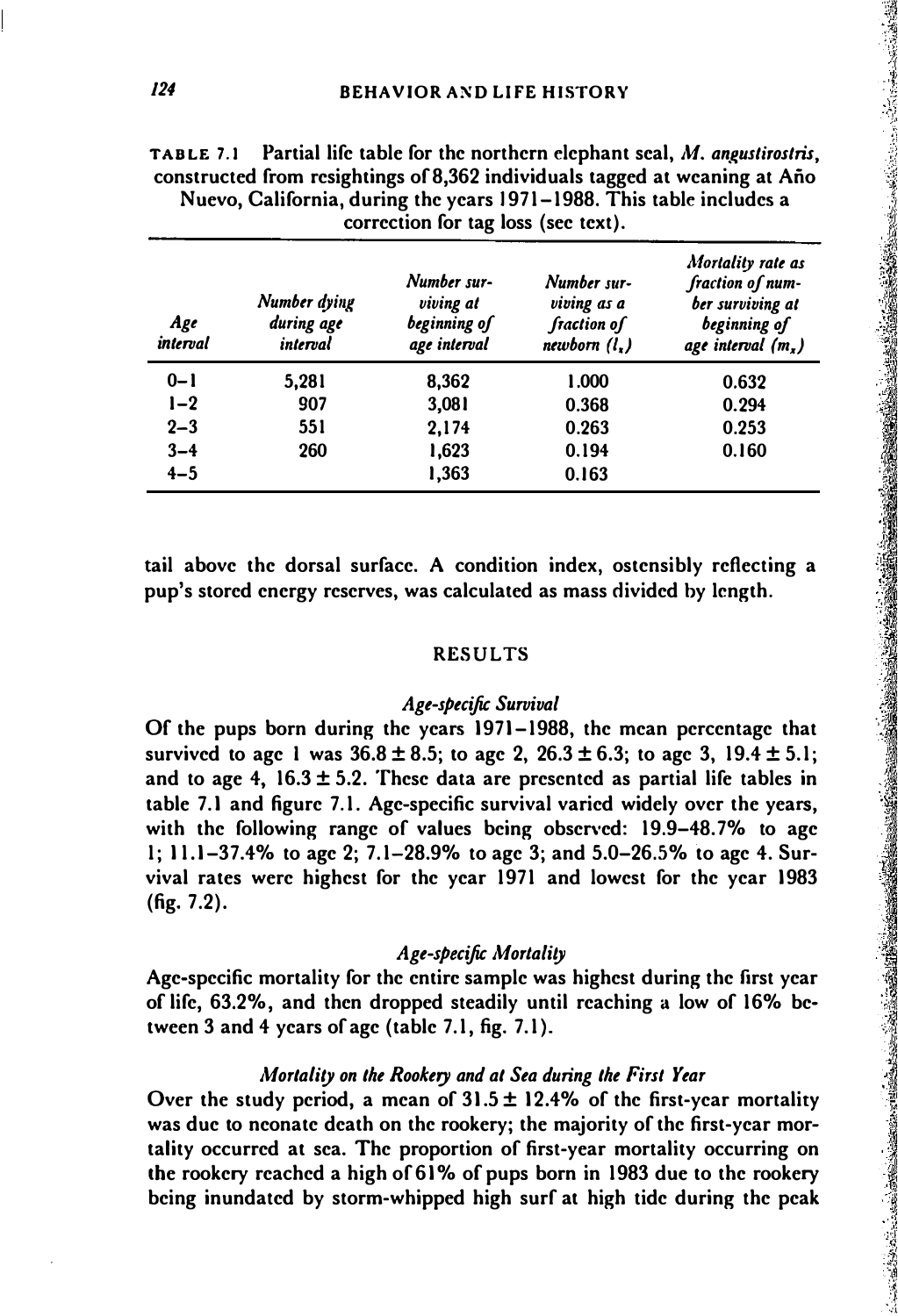

Fig. 7.1. Survivorship  $(1_x)$  and mortality  $(m_x)$  curves for the northern elephant seal at Año Nuevo, California, during the years 1971-1988. Based on data in table 7.1.



Fig. 7.2. Survivorship  $(1_x)$  curves for northern elephant seals from Año Nuevo, California, during the best (1971) and worst (1983) years in the study period, 1971- 1988, and for all years combined.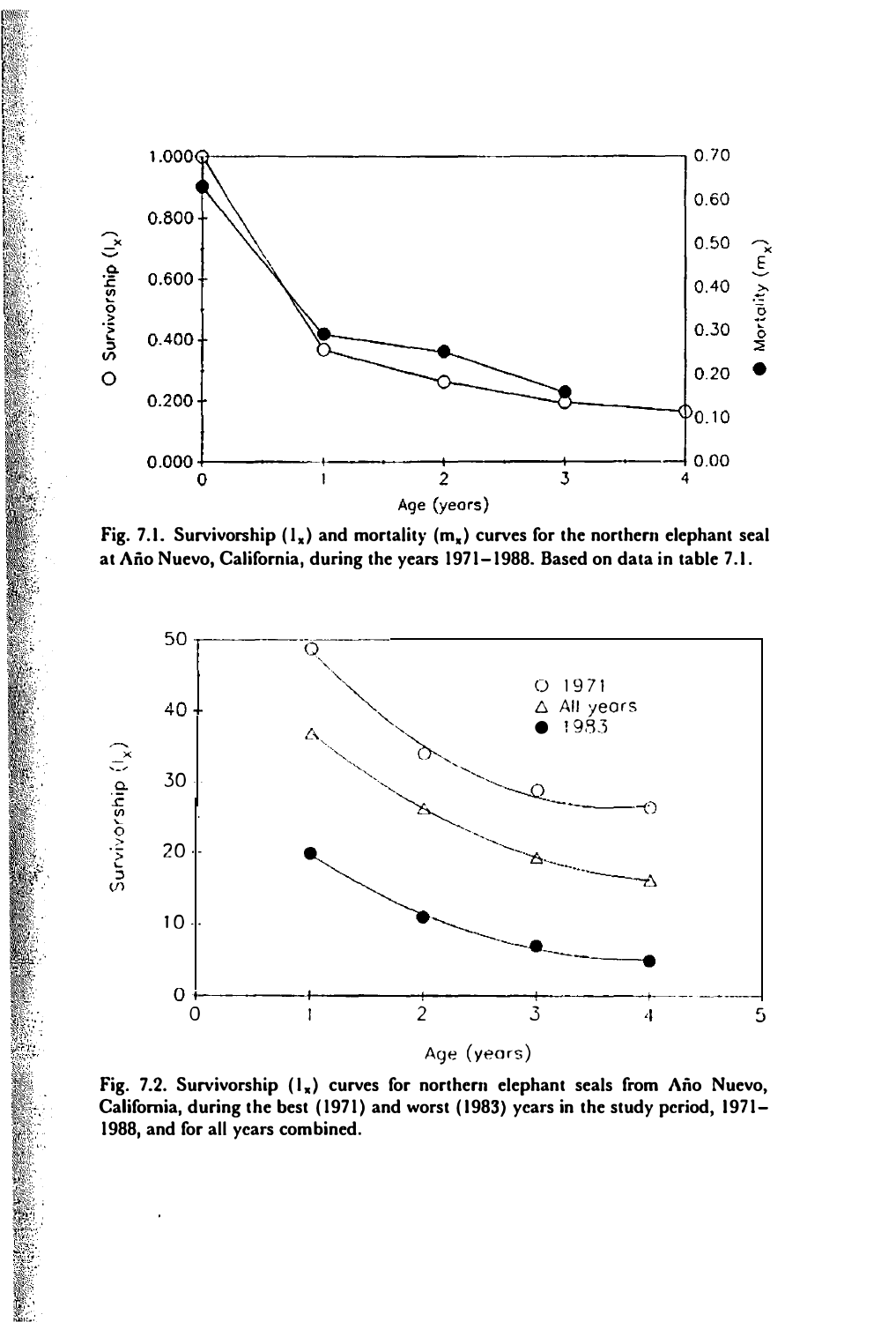pupping period (see also Le Boeuf and Condit 1983; Le Boeuf and Reiter 1991 ).

# Survival Rates of Weanlings

For all years combined, the mean survival rate of weanlings over the periods at sea was  $46.0 \pm 7.7\%$  (range = 35.0%-61.1%) to age 1; 32.8 ± 5.9% (range = 21.6–44.5%) to age 2:  $24.2 \pm 5.5$ % (range = 13.8–33.8%) to 3; and  $20.3 \pm 5.8\%$  (range = 9.8-30.9%) to age 4.

#### The Effect of Year and Associated Conditions

The role of a specific year and associated conditions, such as weather and prey availability, is reflected by the annual survival rates of 1-, 2-, 3- and 4-year-olds in that year. For example, in 1981, survival to age I was  $42.5 \pm 4\%$ ; the survival rate of the 1980 cohort from age 1 to 2 during 1981 was 91.9%; the 1979 cohort survival from age 2 to 3 in 1981 was 96.0%; and the 1978 cohort survival from age 3 to 4 in 1981 was 97.5%, giving 1981 a mean score of 82.0%.

Calculated in this way, the mean score of all cohorts was  $79.1 \pm 3.6\%$ . There were three years with mean scores one standard deviation or more above the mean, an indication that they were exceptionally good years: 1974 (84.6%), 1985 (83.3%), and 1980 (82.6%). There were three poor years: 1983 (72.7%), 1986 (74.0%), and 1978 (76.0%). All three poor years are categorized as EI Nino years by oceanographers.

#### **Cohort Variation**

As the size of the Ano Nuevo colony increased more than fivefold from 1971 to 1988 (an increase similar to that of the entire population; see Stewart et aI., this volume), one might expect lower survivorship values in the later years due to increased competition for resources either on the rookery or on the foraging grounds. Pup mortality on the island prior to weaning increased from a low of 14.5% of pups born in 1971 to a high of 70% of pups born in 1983; preweaning pup mortality is density dependent, and there is a significant interaction with weather (Le Boeuf and Briggs 1977; Le Boeuf and Reiter 1991). There was no tendency for survivorship to age I to decrease with time and increasing density (fig. 7.3a); however, survivorship to age 4 decreased with time (the regression of y on  $x = 90.1 - 0.94x$ ;  $r = 0.81$ ).

An indication of the relative long-term strength of a cohort is the percentage decrease in the juvenile survival rate from year I to year 4. The percent decrease in survivorship from age I to age 4 increased over the study period (fig. 7.3b); that is, the mortality rate over the juvenile years increased with time.

The mean percentage decrease in survivorship from age I to 4 (fig. 7.3b)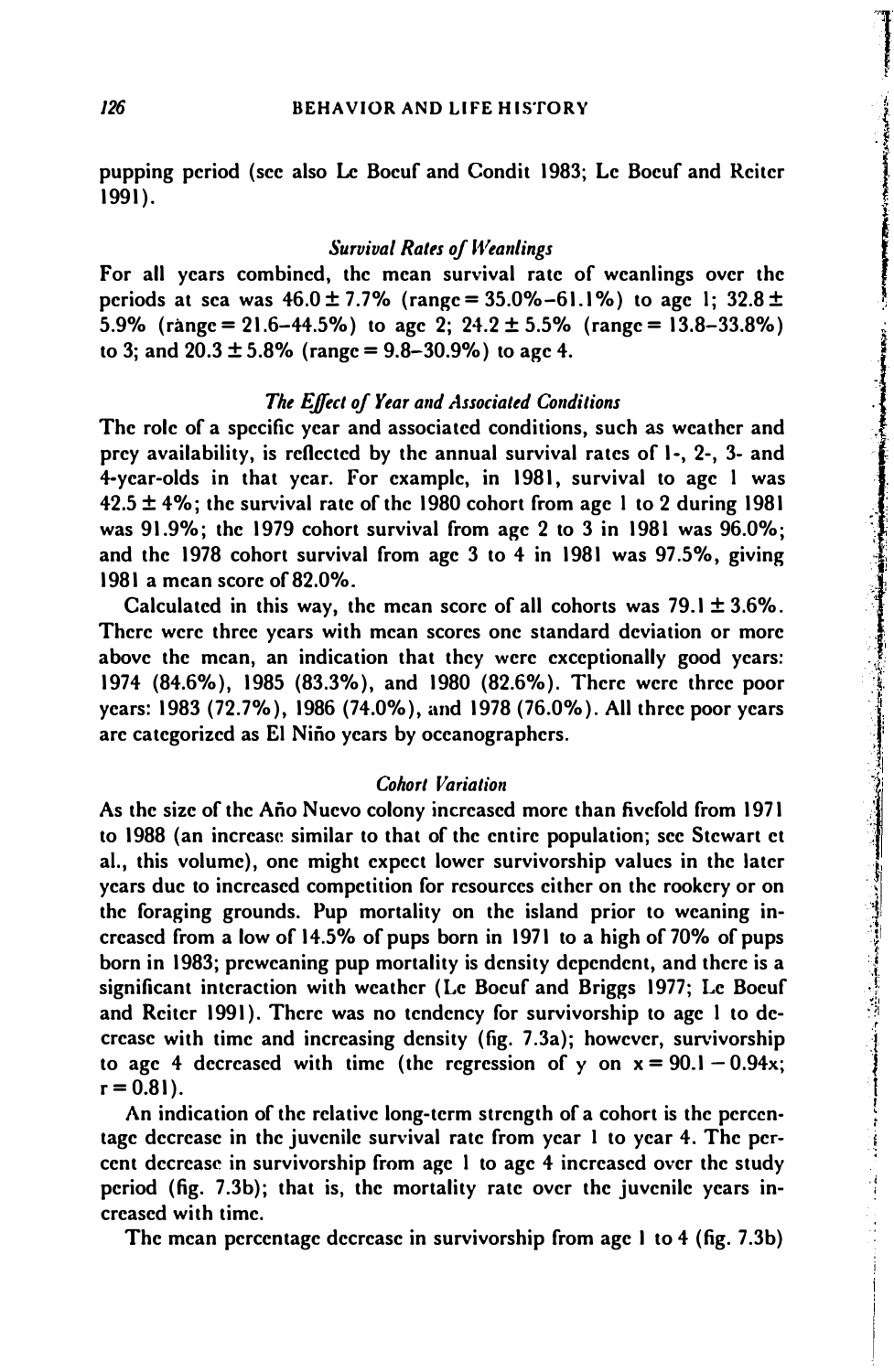

Fig. 7.3. (A) Survivorship to age 1 (open circles) and to age 4 (closed circles) as a function of cohort year. The regression equation for the latter is  $y = 90.1 - 0.94x$ ;  $r = .81.$  (B) The percent decrease in survivorship from age 1 to age 4 as a function of cohort year. The regression equation is  $y = -111 + 2.1x$ ;  $r = .69$ .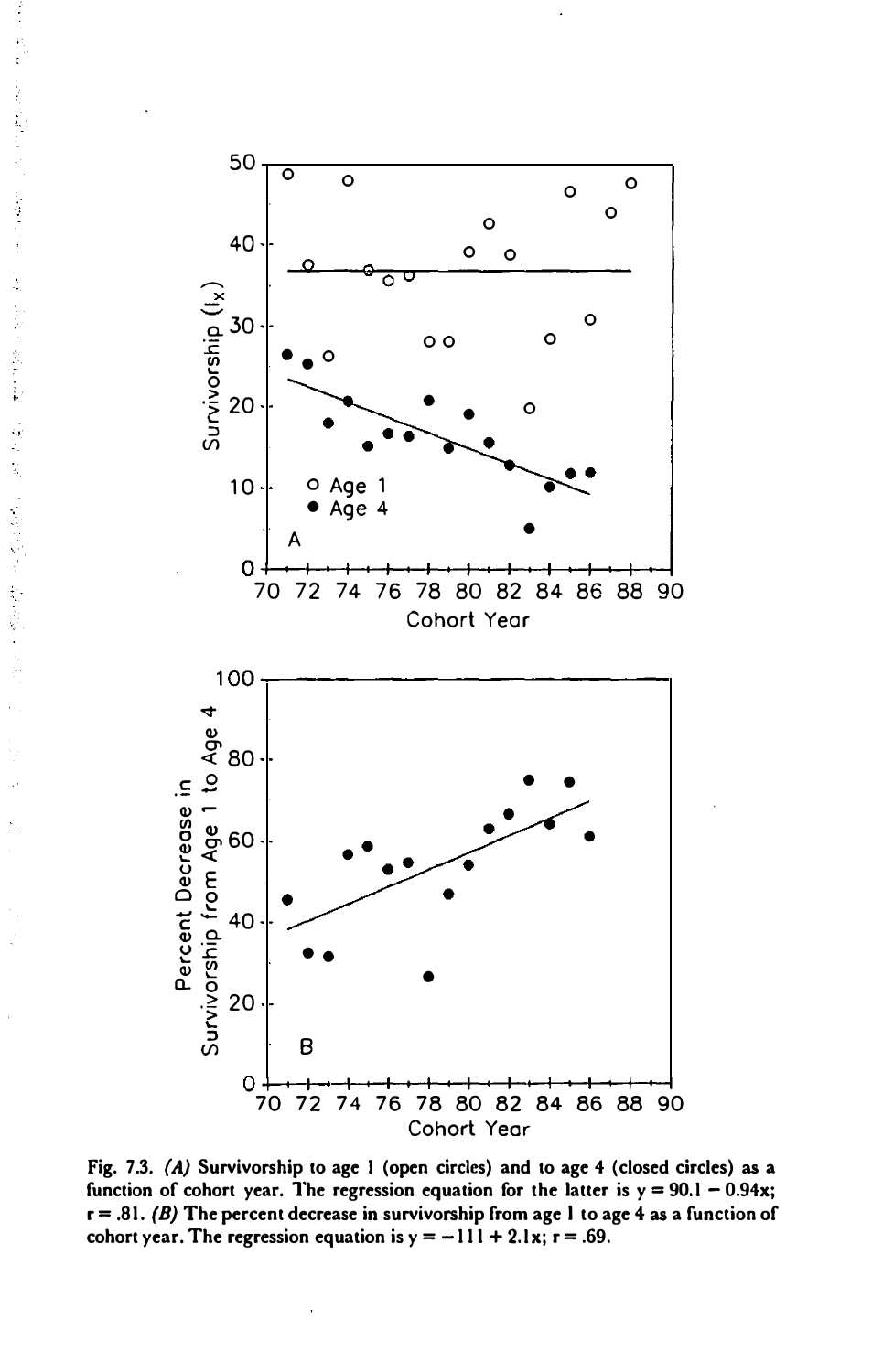for all 18 cohorts was  $-55.2 \pm 14.1\%$ . The three strongest cohorts, those with the lowest percentage decline over the three-year period, were 1978  $(-26.2 \pm 3\%)$ , 1973 (-31.3%), and 1972 (-32.3%). The three weakest cohorts were 1983 ( $-74.4\%$ ), 1985 ( $-74.4\%$ ), and 1988 ( $-66.9\%$ ).

The Effect of Weaning Mass, Size, and Condition on Age-specific Survival Although the weight of weanlings varied greatly, with animals in the highest weight category being almost twice as large as those in the lowest weight category (fig. 7.4a), there was no significant relationship between mass at weaning and survival to 1 year of age (chi-square  $= 8.17$ , df  $= 8$ , p  $> .05$ ) or to 2 years of age (chi-square = 6.83,  $df = 8$ , p > .05) (fig. 7.4b). Seals with the most common weights at weaning, in the range of 120 to 150 kg, had the lowest survivorship to year I, 34.8 to 41. 7%). However, these rates did not differ significantly from that of other weight categories. The extreme low and high weight categories incurred the greatest decline in survivorship from year I to year 2, but these differences, too, were not significantly different from the declines in other weight categories (chi-square  $= 8.53$ , df  $= 8$ ,  $p > .05$ ).

Survivorship to I year of age varied significantly as a function of standard length at weaning (chi-square = 12.9,  $df = 8$ ,  $p < .05$ ) – weanlings with the smallest standard lengths had the lowest survivorship—but this effect did not hold for survival to age 2 (fig. 7.5). Survivorship did not vary significantly with condition index.

Reasoning that high weight or great size might be advantageous in a poor year, we examined separately the year 1986, the only year in the weighed weanling sample that physical oceanographers categorize as an El Nino year. During El Nino years, foraging may be more difficult because of lower prey availability (Arntz, Pearcy, and Trillmich 1991). Using the same weight and length classes shown in figures 7.4 and 7.5, survivorship of the 1986 cohort did not vary significantly with any measure of condition.

#### DISCUSSION

Northern elephant seals exhibit the most common survivorship curve in nature, Type III, which is characterized by a steep decline in survivorship at an early age (Wilson and Bossert 1971). Those that survive the juvenile period have a good chance of reaching maturity. The majority of young northern elephant seals that were born at Ano Nuevo during this study (nearly two-thirds of them, on average) did not survive to I year of age, and only 20%, on average, lived to age 4. Most of the juvenile mortality to age 1 occurs at sea, and all mortality to age 2, 3, and 4 occurs at sea. White sharks, Carcharodon carcharias, and killer whales, Orcinus orca, are known predators on northern elephant seals (Ainley et al. 1981; Le Boeuf, Riedman,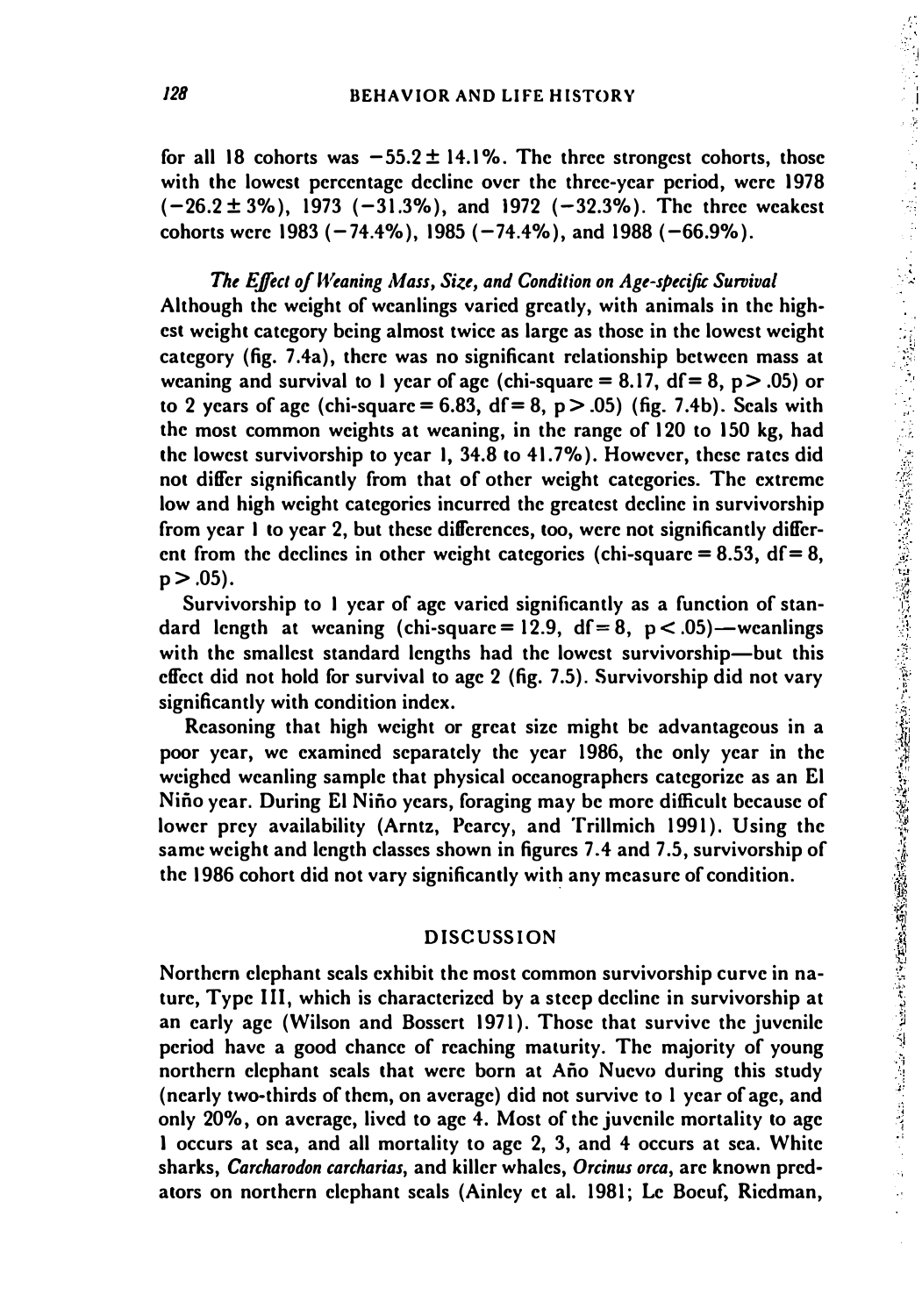

Standard length (cm)

Fig. 7.5. (A) Frequency distribution of 734 northern elephant scal pups by standard length class at weaning. (B) Survivorship of juveniles to age 1 (open bars) and to age 2 (closed bars) as a function of standard length at weaning.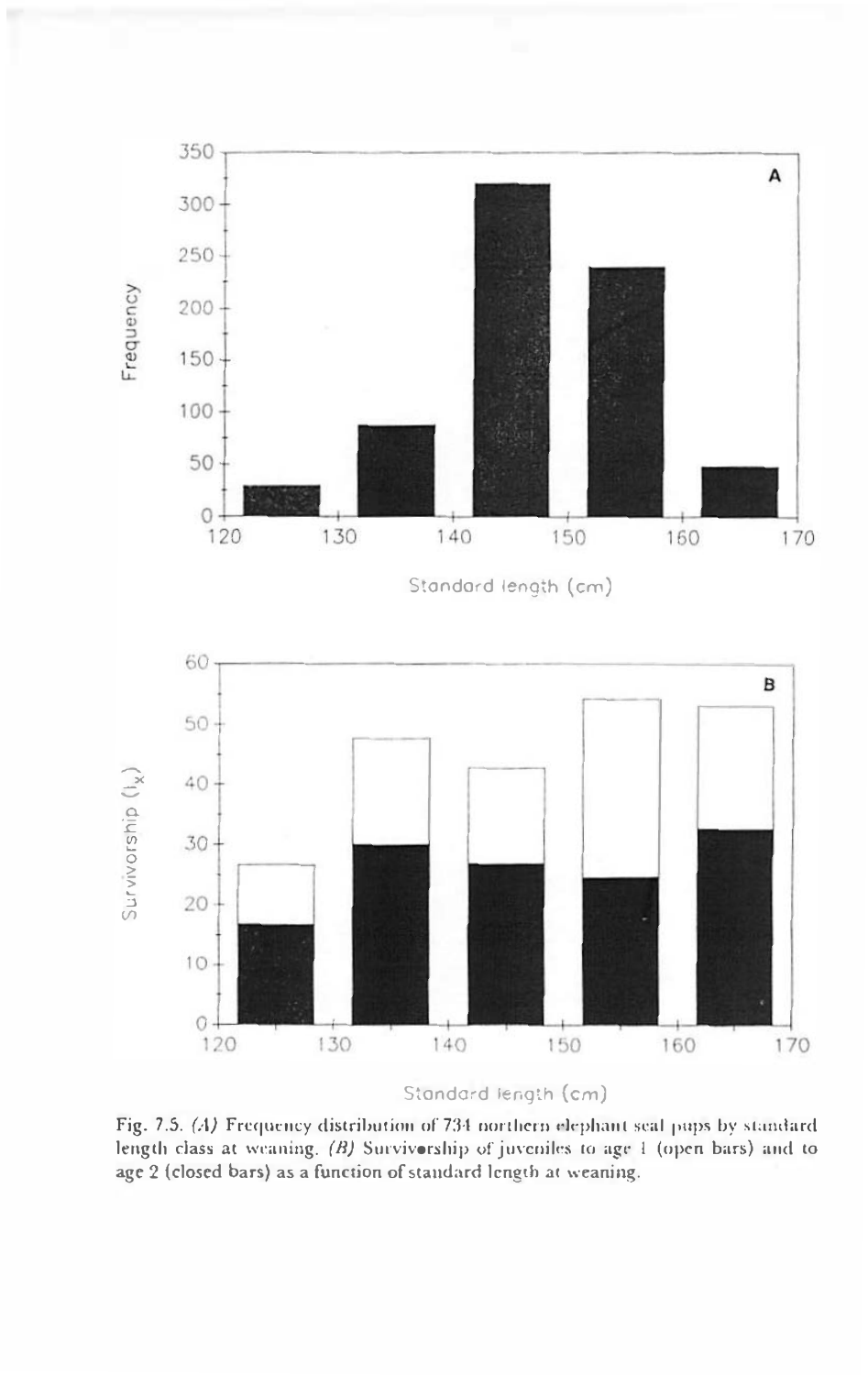

-/' ..

Weight closs (kg)

Fig. 7.4. (A) Frequency distribution of 734 northern elephant seal pups by weight class at weaning. (B) Survivorship of northern elephant seal juveniles to age I (open bars) and to age 2 (closed bars) as a function of their weight class at weaning. The sample is taken from Ano Nuevo, California, during the years 1978 and 1984-1988.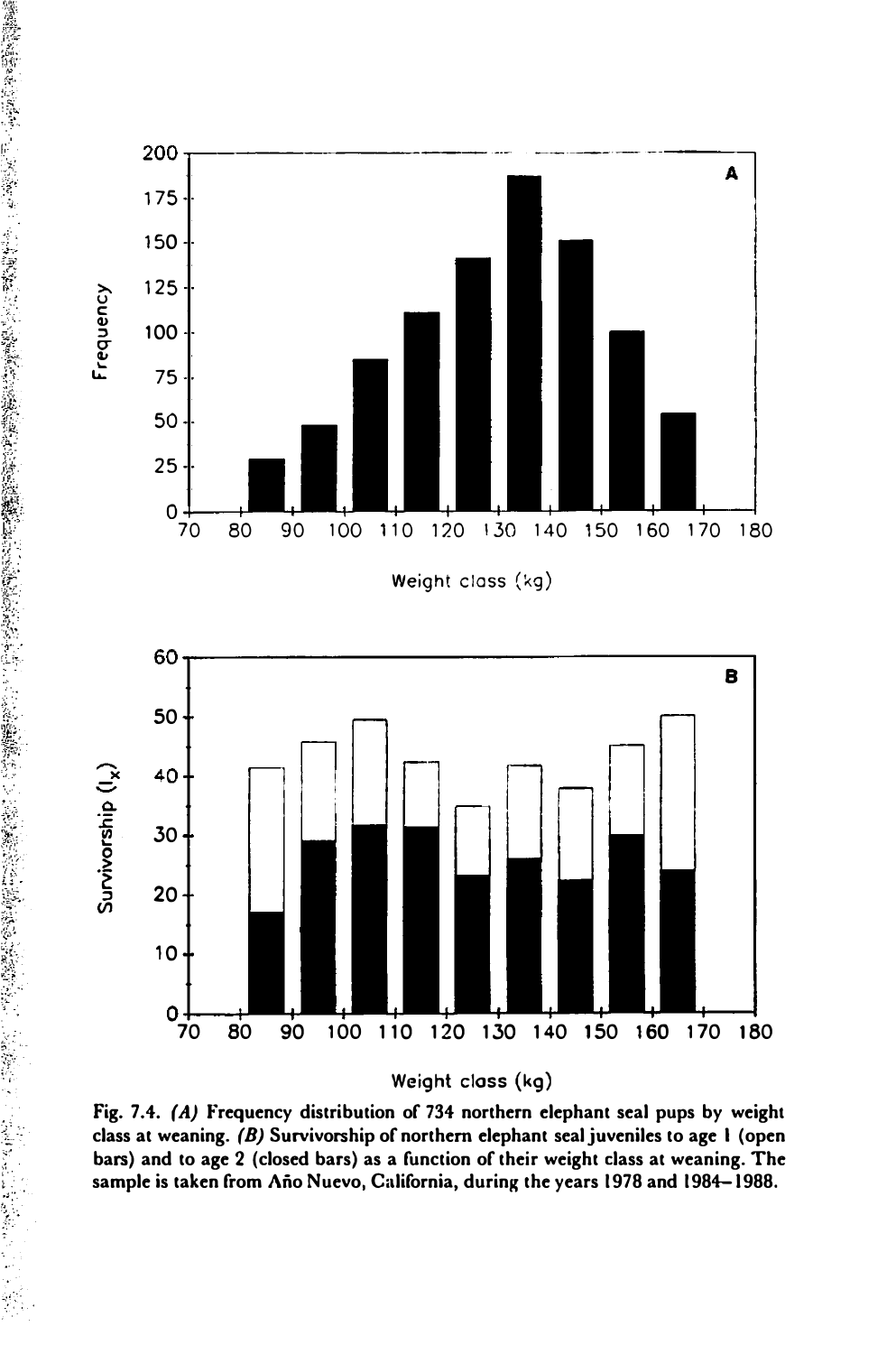and Keyes 1982; M. Pierson, pers. comm.), but the degree to which they account for the observed mortality rates is not clear.

In any case, the high juvenile mortality rate at Año Nuevo does not appear to be due to condition at weaning, insofar as condition is reflected by mass at weaning. Weaning weight (above 80 kg) was not correlated with survival to age I or to age 2. The fattest were not the fittest (see Sinervo et al. 1992). This is surprising given the large body of information on the importance of parental investment in enhancing individual reproductive success through the production of progeny (e.g., Clutton-Brock 1991). It remains to be determined whether mass at weaning is correlated with reproductive success.

Like other northern and southern elephant seal colonies (Huber, Beckham, and Nisbet 1991; Hindell 1990), cohort variation in juvenile survivorship at Año Nuevo was great, especially to age 1. Much of this variability was due to the effect of storms that occurred during the peak pupping period and caused high pup mortality on the rookery. A decrease in survivorship from age I to age 4 was evident over the course of the study period. This may have been due to increasing competition as the population grew or to interactions with fisheries, for example, high seas drift net fisheries in foraging areas. The cause of this decline may become clear as we begin to accumulate knowledge of the migratory paths and foraging areas of juveniles (Le Boeuf, this volume).

The juvenile mortality rate of Ano Nuevo-born elephant seals is high relative to other well-studied large mammals such as Dall mountain sheep, Ovis dalli (Deevey 1947), and red deer, Cervus elephus (Clutton-Brock, Albon, and Guinness 1988), but strikingly similar to the low rates of male, relative to female, African lions, Panther leo, from the Serengeti population (Packer et al. 1988) and male vervet monkeys, Cercopithecus aethiops (Cheney et al. 1988).

Juvenile survivorship of northern elephant seals from the Año Nuevo colony is significantly lower than that of southern elephant seals from South Georgia, a large colony that was stable in numbers during the period 1951- 1985 (Laws, this volume). T. S. McCann (1985) revised the life tables of R. M. Laws (1960) and estimated survivorship to age I as 60%, to age 2 as 51%, to age 3 as 43.5%, and to age 4 as 37.2% (we combined the sexes in his life tables for comparability). In comparison with this Southern Hemisphere rookery, juvenile survivorship at Ano Nuevo was 42% lower to age I and 52% lower to age 4. Estimates of juvenile survivorship at Marion Island are similar to those at South Georgia, despite declines in number at the rate of 4.5% per year during the period 1974-1989 (Bester and Wilkinson, this volume).

Juvenile survivorship rates from Ano Nuevo more closely resemble those of the declining southern elephant seal colony at Macquarie Island, studied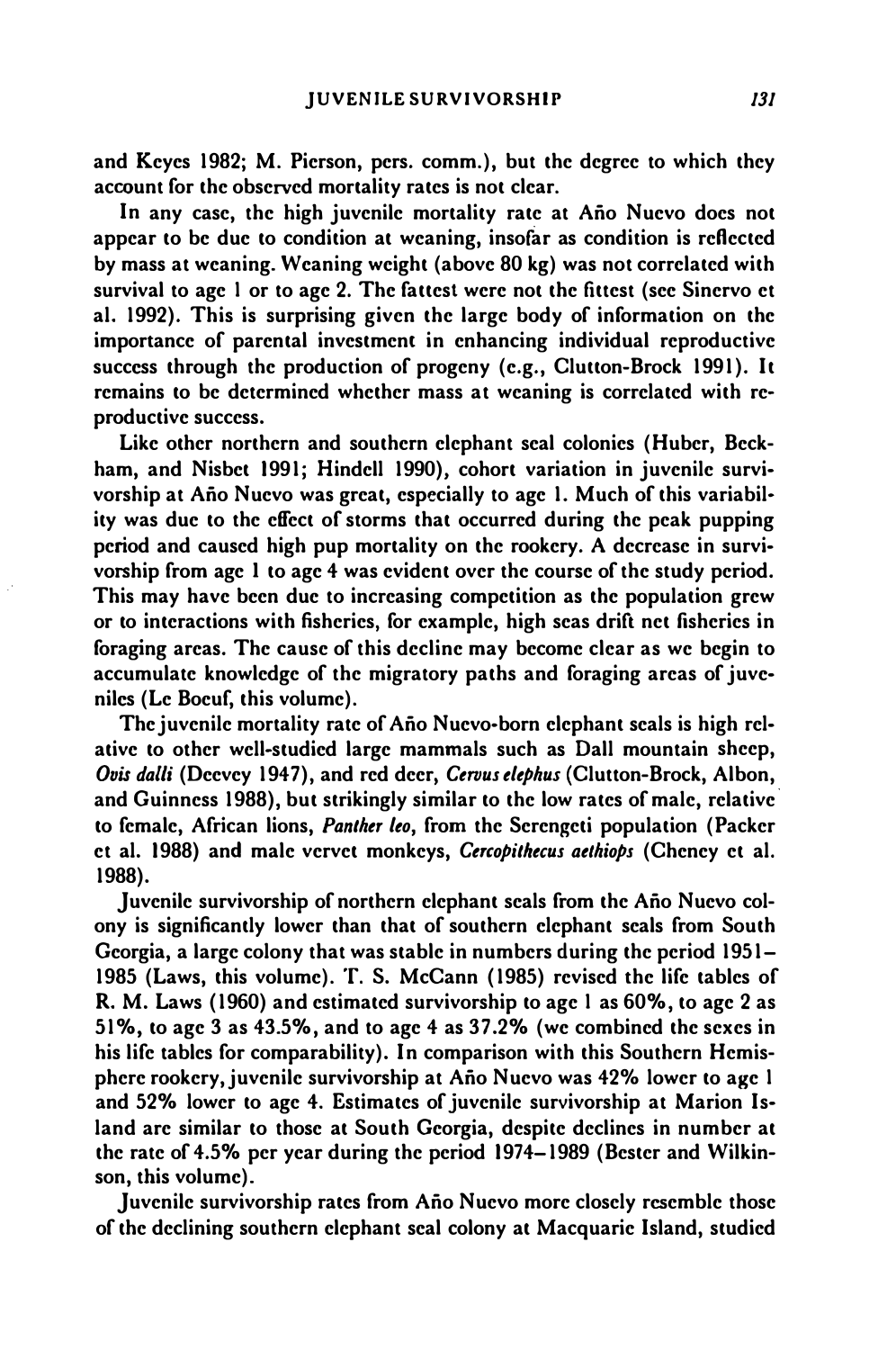by R. Carrick and S. E. Ingham (1962) and M. A. Hindell (1990). Hindell (1991, this volume) estimated first-year survival at Macquarie Island during the 1950s as 44% (both sexes combined); however, from 1960 to 1965, first-year survival declined dramatically to 2%. Life table estimates of survival to each of the first four years of life  $(1, )$ , based on the entire study period, are 0.350, 0.298, 0.232, and 0.178, respectively. These values are similar to those reported in table 7.1 for Año Nuevo: 0.368, 0.263, 0.194, and 0.163.

These results are paradoxical, or at least do not appear to have a unitary explanation. Despite equally high juvenile survivorship rates, the Año Nuevo colony is increasing in number and the Macquarie Island colony is declining in number. Why is Marion Island declining in number despite a high juvenile survivorship rate? This state of affairs is not easily explained given current information. However, the following information is important for sorting out these incongruencies.

- 1. Año Nuevo may not be the ideal representative of an expanding colony for comparison with stable or declining colonies. The increase in the Año Nuevo colony, and other colonies like the Farallons at the northern boundary of the species' breeding range, is due mainly to dispersion and immigration from large rookeries in southern California, especially San Miguel Island; internal recruitment, alone, would lead to a decline in colony numbers (Le Boeuf and Reiter 1988; Huber, Beckham, and Nisbet 1991). San Miguel Island accounts for most of the growth of the entire northern elephant seal population (Stewart et al., this volume) and hence may best represent an expanding population. Presumably, juvenile survival rates at San Miguel Island are higher than those at Año Nuevo and perhaps even higher than those at South Georgia. Unfortunately, there are no data on juvenile survivorship for this rookery.
- 2. Considerable mixing occurs between colonies in the Northern Hemisphere. Consequently, the factors that make for growth of northern elephant seal colonies are more difficult to assess than those of southern elephant seal colonies, where immigration is rare or nonexistent (Burton 1985; Bester 1989; Gales, Adams, and Burton 1989; Hindell 1990) and growth depends ultimately on internal recruitment. For example, during the period 1969-1976, there was considerable dispersion of northern elephant seals among the seven extant rookeries (Bonnell et al. 1979). Movement was primarily in the northward direction and most prevalent during the first year of life. The majority of the movements represented permanent immigration. Southern California rookeries received immigrants from Mexican rookeries and sent out immigrants to northern California rookeries. There was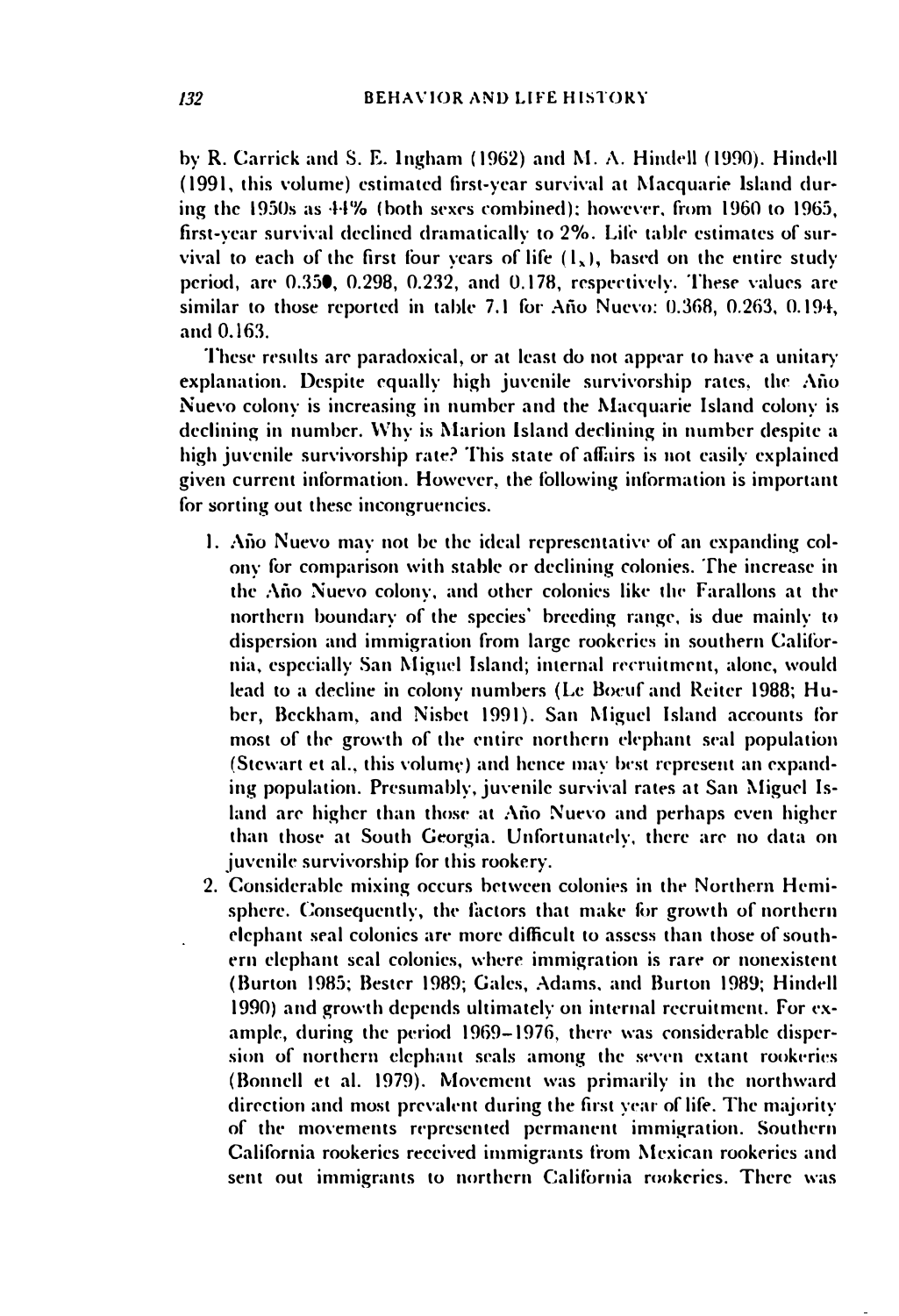bidirectional exchange between rookeries separated by short distances, such as San Miguel and San Nicolas islands in southern California and Ano Nuevo and the Farallons in central California.

- 3. Differences in adult female mortality might partially explain the different population trajectories of the expanding northern elephant seal population as compared to stable or declining colonies in the Southern Hemisphere. Adult female mortality is apparently lower at northern elephant seal rookeries such as Ano Nuevo and the Farallons (Le Boeuf and Reiter 1988; Huber et al. 1991) than at the southern elephant seal rookery at Marion Island, where it is concluded that the colony decline is due mainly to high adult female mortality (Bester and Wilkinson, this volume). Natality of adult females docs not appear to account for differences in growth of colonies since these rates are uniformly high at colonies in both hemispheres; that is, natality exceeds 85% of adult females (McCann 1985; Le Boeuf and Reiter 1988; Huber et al. 1991; Bester and Wilkinson, this volume). Longevity of females seems to be substantially greater at Año Nuevo than at Macquarie, but the data are from different eras and are not a fair comparison.
- 4. Differences in methodology may cause substantial variation in estimates of juvenile survivorship rates. For example, survivorship rates at Macquarie Island were determined by monitoring animals branded at weaning, while those at Ano Nuevo and Marion Island were based on recovery of animals marked with cattle ear tags. Branding yields a permanent mark; tags are impermanent, and some of them are lost. When tags are used, the estimate of juvenile survivorship is affected by the estimate of tag loss. Additionally, tags are harder to see and read than brand marks. Consequently, tag loss is usually greater than estimated, leading to an underestimate of survivorship. That is, the survivorship rates based on tag resight data we have presented for the Año Nuevo colony are probably minimum estimates.

The pup mortality rate on the rookery before weaning, when the animals are marked, is another variable that affects estimates of juvenile survivorship. Deaths on the rookery are a component of the initial sample size. Neonate deaths on small rookeries like Ano Nuevo can be counted directly or calculated with reasonable confidence from censuses of suckling and weaned pups. The mean preweaning pup mortality rate at Ano Nuevo during the present study was  $24.4 \pm 10.7\%$  of pups born. On large rookeries such as Macquarie Island, the preweaning pup mortality rate is assumed to be the rate observed in selected harems amenable to censusing. This rate was assumed to be 4.5% of pups born for South Georgia (McCann 1985)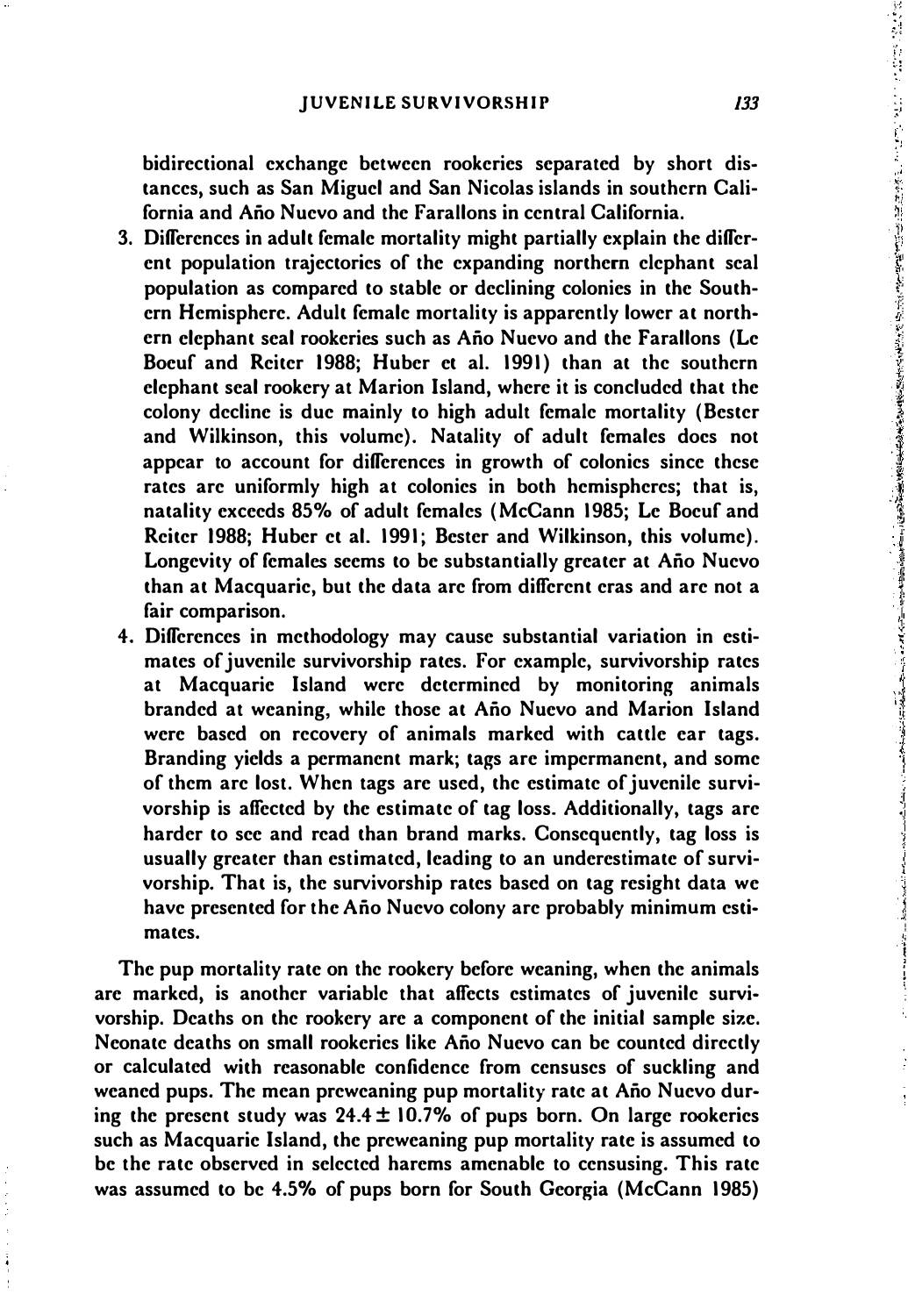and 5% of pups born for Macquarie Island (Hindell and Burton 1987). To what extent these different methodologies explain the wide disparity in preweaning pup mortality rates is not clear. A similar statement could be made about search effort, which, necessarily, varies with the size, terrain, and location of rookeries.

In summary, one can obtain reasonably accurate estimates of juvenile survivorship from small, expanding northern elephant seal colonies, such as Año Nuevo, but the extent to which they elucidate the role of juvenile survivorship in declining colonies is unclear. Indeed, Año Nuevo would be declining at a similar rate as Macquarie Island were it not for the influx of animals from San Miguel Island. It may be more important to document juvenile survivorship at San Miguel Island because its growth rate drives the growth of the population. But the task is made difficult by the sheer size of the colony and the need to estimate immigration and emigration rates.

Indeed, the most appropriate comparison, if not the easiest, is to compare the entire northern elephant seal population with that of either of the three main southern elephant seal populations defined by Laws (1960) as the South Georgia stock, the Kerguelen stock, and the Macquarie Island stock (see fig. 3.1, chap. 3). Like the northern elephant seal population, each southern stock is geographically isolated; animal movements between stocks are rare, and gene flow is limited (Gales, Adams, and Burton 1989). Animal movements within each population have an important effect on juvenile survivorship and female reproductive success and, ultimately, on population regulation.

#### **REFERENCES**

- Ainley, D. G., C. S. Strong, H. P. Huber, T. J. Lewis, and S. H. Morrell. 1981. Predation by sharks on pinnipeds at the Farallon Islands. Fishery Bulletin, U.S. 78:  $941 - 945.$
- Arntz, W., W. G. Pearcy, and F. Trillmich. 1991. Biological consequences of the 1982-83 El Niño in the Eastern Pacific. In Pinnipeds and El Niño: Responses to Environmental Stress, ed. F. Trillmich and K. Ono, 22-24. Berlin: Springer Verlag.
- Bester, M. N. 1989. Movements of southern elephant seals and subantarctic fur seals in relation to Marion Island. Marine Mammal Science 5: 257-265.
- Bonnell, M. L., B. J. Le Boeuf, M. O. Pierson, D. H. Dettman, and G. D. Farrens. 1979. Summary Report, 1975-1978. Marine Mammal and Seabird Surveys of the Southern California Bight Area. 111. Pinnipeds. Bureau of Land Management, Department of the Interior, Contract AA550-CT7-36.
- Burton, H. R. 1985. Tagging studies of male southern elephant seals (Mirounga leonina L.) in the Vestfold Hills area, Antarctica, and some aspects of their behavior. In Sea Mammals of South Latitudes: Proceedings of a Symposium of the 52d ANZAAS Congress in Sydney-May 1982, ed. L. K. Ling and M. M. Bryden, 19-30. Northfield: South Australian Museum.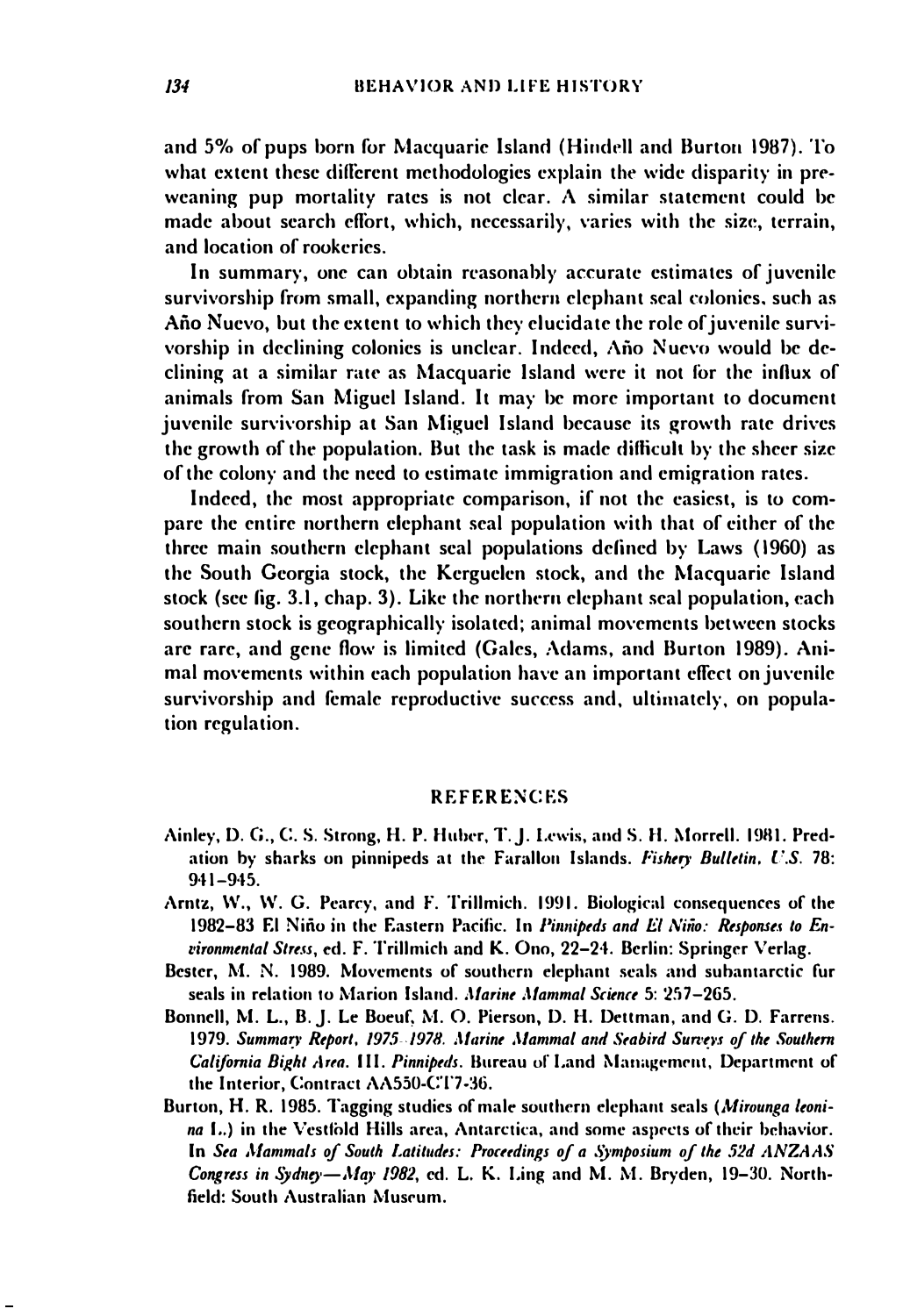- Carrick, R., and S. E. Ingham. 1962. Studies on the southern elephant seal, Mirounga leonina (L.). V. Population dynamics and utilization. CSIRO Wildlife Research 7: 198-206.
- Cheney, D. L., R. M. Seyfarth, S.J. Andelman, and P. C. Lee. 1988. Reproductive success in vervet monkeys. In Reproductive Success, ed. T. H. Clutton-Brock, 384-402. Chicago: University of Chicago Press.
- Clutton-Brock, T. H. 199J. The Evolution of Parental Care. Princeton: Princeton University Press.
- Clutton-Brock, T. H., S. D. Albon, and F. E. Guinness. 1988. Reproductive success in male and femalc red deer. In Reproductive Success, ed. T. H. Clutton-Brock, 325-343. Chicago: University of Chicago Press.
- Deevey, E. S., Jr. 1947. Life tables for natural populations of animals. Quarterly Review of Biology 22: 263-314.

Ú,

ŕ,

a<br>N

ć, ŕ 

- Gales, N. J., M. Adams, and H. R. Burton. 1989. Genetic relatedness of two populations of the southern elephant seal, M. leonina. Marine Mammal Science 5: 57-67.
- Hindell, M. A. 1990. Population dynamics and diving-behaviour of a declining population of southern elephant seals. Ph.D. dissertation, University of Queens land, Australia.
- ----------------. 1991. Some life history parameters of a declining population of southern elephant seals, Mirounga leonina. Journal of Animal Ecology 60: 119-134.
- Hindell, M. A., and H. R. Burton. 1987. Seasonal haul-out patterns of the southern elephant seal (Mirounga leonina) at Macquarie Island. Journal of Zoology, London 213: 365-380.
- Huber, H. R., C. Beckham, andJ. Nisbet. 1991. Effects of the 1982-83 EI Nino on northern elephant seals on the South Farallon Islands, California. In Pinnipeds and EI Nino: Responses to Environmental Stress, ed. F. Trillmich and K.A. Ono, 219- 233. Berlin: Spring Verlag.
- Huber, H. R., A. C. Rovetta, L. A. Fry, and S.Johnston. 1991. Age-specific natality of northern elephant seals at the South Farallon Islands, California. Journal of Mammalogy 72: 525-534.
- Laws, R. M. 1960. The southern elephant seal (Mirounga leonina Linn.) at South Georgia. Norsk Hvalfangst-Tidende 49: 466-476, 520-542.
- Le Boeuf, B. J., and K. T. Briggs. 1977. The cost of living in a seal harem. Mammalia 41: 167-195.
- Le Boeuf, B.J., and R. S. Condit. 1983. The high cost of living on the beach. Pacific Discovery 36: 12-14.
- Le Boeuf, B. J., and R. S. Peterson. 1969. Social status and mating activity in elephant seals. Science 163: 91-93.
- Le Boeuf, B. J., and J. Reiter. 1988. Lifetime reproductive success in northern elephant seals. In Reproductive Success, cd. T. H. Clutton-Brock, 344-362. Chi cago: University of Chicago Press.
- --- . 1991. Biological elfects associated with EI Nino Southern Oscillation, 1982- 83, on northern elephant seals breeding at Año Nuevo, California. In Pinnipeds and EI Nino: Responses 10 Environmental Stress, ed. F. Trillmich and K. Ono, 206- 218. Berlin: Springer Verlag.
- Le Boeuf, B.J., M. Riedman, and R. S. Keyes. 1982. White shark predation on pin-